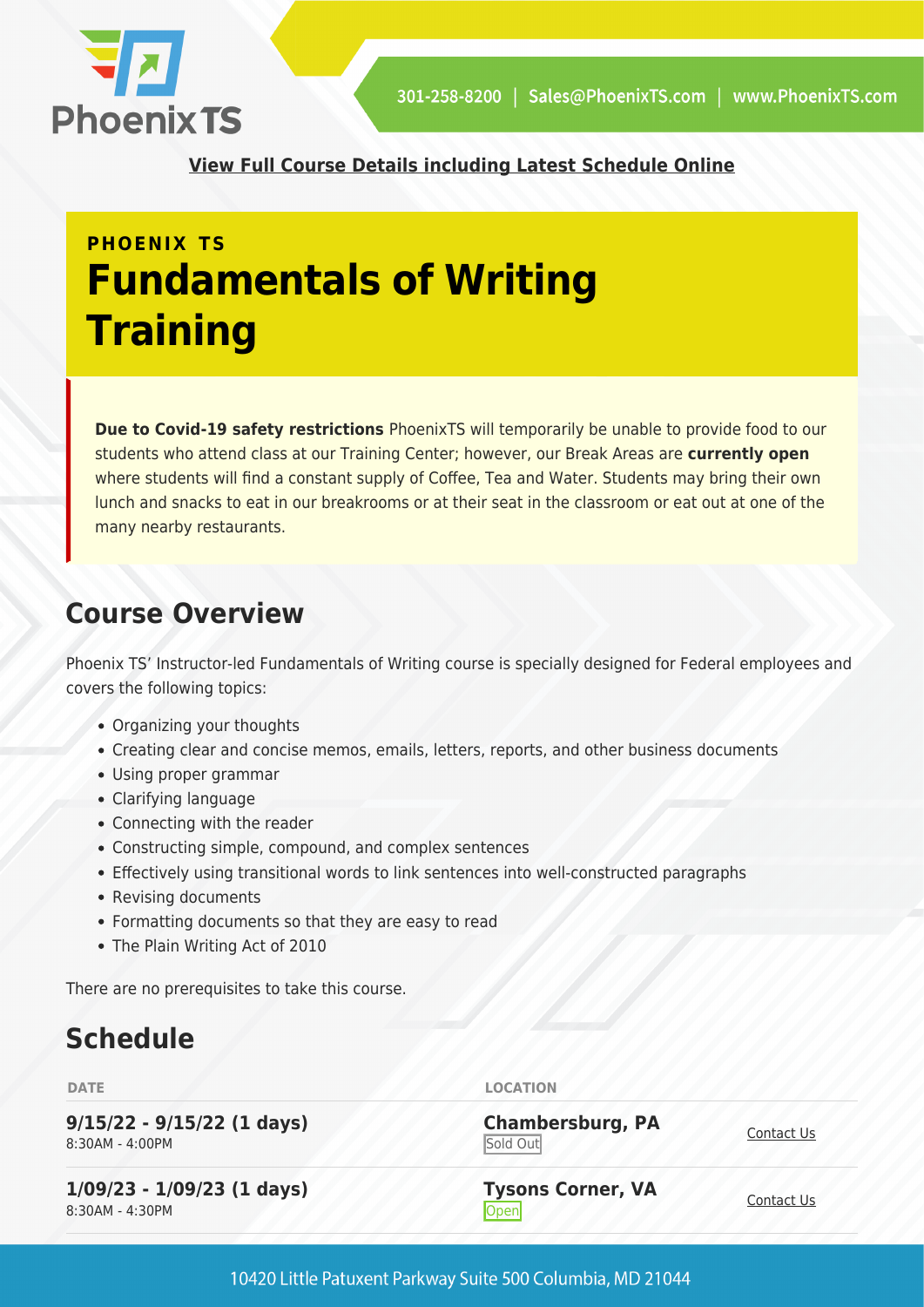

301-258-8200 | Sales@PhoenixTS.com | www.PhoenixTS.com

**1/23/23 - 1/23/23 (1 days)** 8:30AM - 4:30PM

**1/23/23 - 1/23/23 (1 days)** 8:30AM - 4:30PM

**3/13/23 - 3/13/23 (1 days)** 8:30AM - 4:30PM

**3/20/23 - 3/20/23 (1 days)** 8:30AM - 4:30PM

**3/20/23 - 3/20/23 (1 days)** 8:30AM - 4:30PM

**5/15/23 - 5/15/23 (1 days)** 8:30AM - 4:30PM

**5/22/23 - 5/22/23 (1 days)** 8:30AM - 4:30PM

**5/22/23 - 5/22/23 (1 days)** 8:30AM - 4:30PM

**7/10/23 - 7/10/23 (1 days)** 8:30AM - 4:30PM

**7/17/23 - 7/17/23 (1 days)** 8:30AM - 4:30PM

**7/17/23 - 7/17/23 (1 days)** 8:30AM - 4:30PM

**9/11/23 - 9/11/23 (1 days)** 8:30AM - 4:30PM

**9/18/23 - 9/18/23 (1 days)** 8:30AM - 4:30PM

**9/18/23 - 9/18/23 (1 days)** 8:30AM - 4:30PM

**11/13/23 - 11/13/23 (1 days)** 8:30AM - 4:30PM

**DATE LOCATION**

**Columbia, MD** [Contact Us](https://phoenixts.com/schedule/more-info/?class=26738)<br>
Open **Live Online** <u>Open</u> [Contact Us](https://phoenixts.com/schedule/more-info/?class=26741) **Tysons Corner, VA** <u>Open</u> [Contact Us](https://phoenixts.com/schedule/more-info/?class=26726) Contact Us **Columbia, MD** [Contact Us](https://phoenixts.com/schedule/more-info/?class=26739)<br>
Open **Live Online** <u>[Contact Us](https://phoenixts.com/schedule/more-info/?class=26742)</u> **Tysons Corner, VA**

<u>Open</u> [Contact Us](https://phoenixts.com/schedule/more-info/?class=26727) Contact Us

**Columbia, MD [Contact Us](https://phoenixts.com/schedule/more-info/?class=26740)**<br>Open Contact Us

**Live Online** <u>Open</u> [Contact Us](https://phoenixts.com/schedule/more-info/?class=26743)

**Tysons Corner, VA Open** [Contact Us](https://phoenixts.com/schedule/more-info/?class=26728)

**Live Online** <u>Open</u> [Contact Us](https://phoenixts.com/schedule/more-info/?class=26733)

**Columbia, MD** [Contact Us](https://phoenixts.com/schedule/more-info/?class=26734)<br>
Open

**Tysons Corner, VA Open** [Contact Us](https://phoenixts.com/schedule/more-info/?class=26729)

**Live Online [Contact Us](https://phoenixts.com/schedule/more-info/?class=26732) Columbia, MD**

[Contact Us](https://phoenixts.com/schedule/more-info/?class=26737)<br>
Open

**Tysons Corner, VA Open** [Contact Us](https://phoenixts.com/schedule/more-info/?class=26730)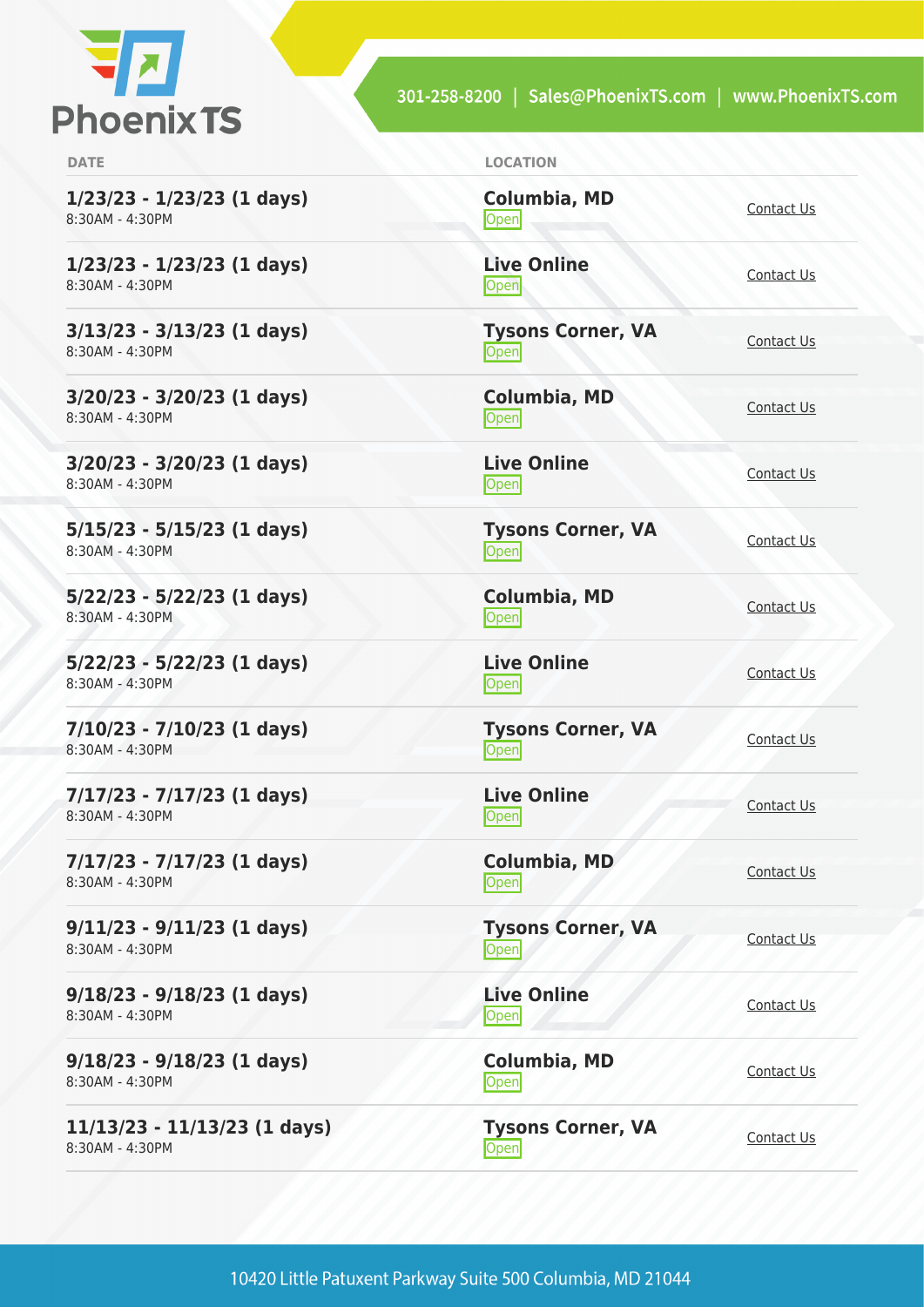

**11/20/23 - 11/20/23 (1 days)** 8:30AM - 4:30PM

**11/20/23 - 11/20/23 (1 days)** 8:30AM - 4:30PM

### **Course Outline**

#### **The C's of Writing**

- How to write clearly
- How to write concisely
- Make your writing complete
- Make your writing correct

#### **Writing Mechanics**

- Correct paragraph length
- Elements of a paragraph
- How to order your writing

#### **Dealing with Specific Requests**

- Writing for a purpose
- Letters of request

#### **Preparing Business Documents**

- Business cases
- Request for proposal
- Formal report

#### **Editing Techniques**

• Self appraisal of past writing

**Live Online** <u>[Contact Us](https://phoenixts.com/schedule/more-info/?class=26731)</u>

**Columbia, MD** Open [Contact Us](https://phoenixts.com/schedule/more-info/?class=26736)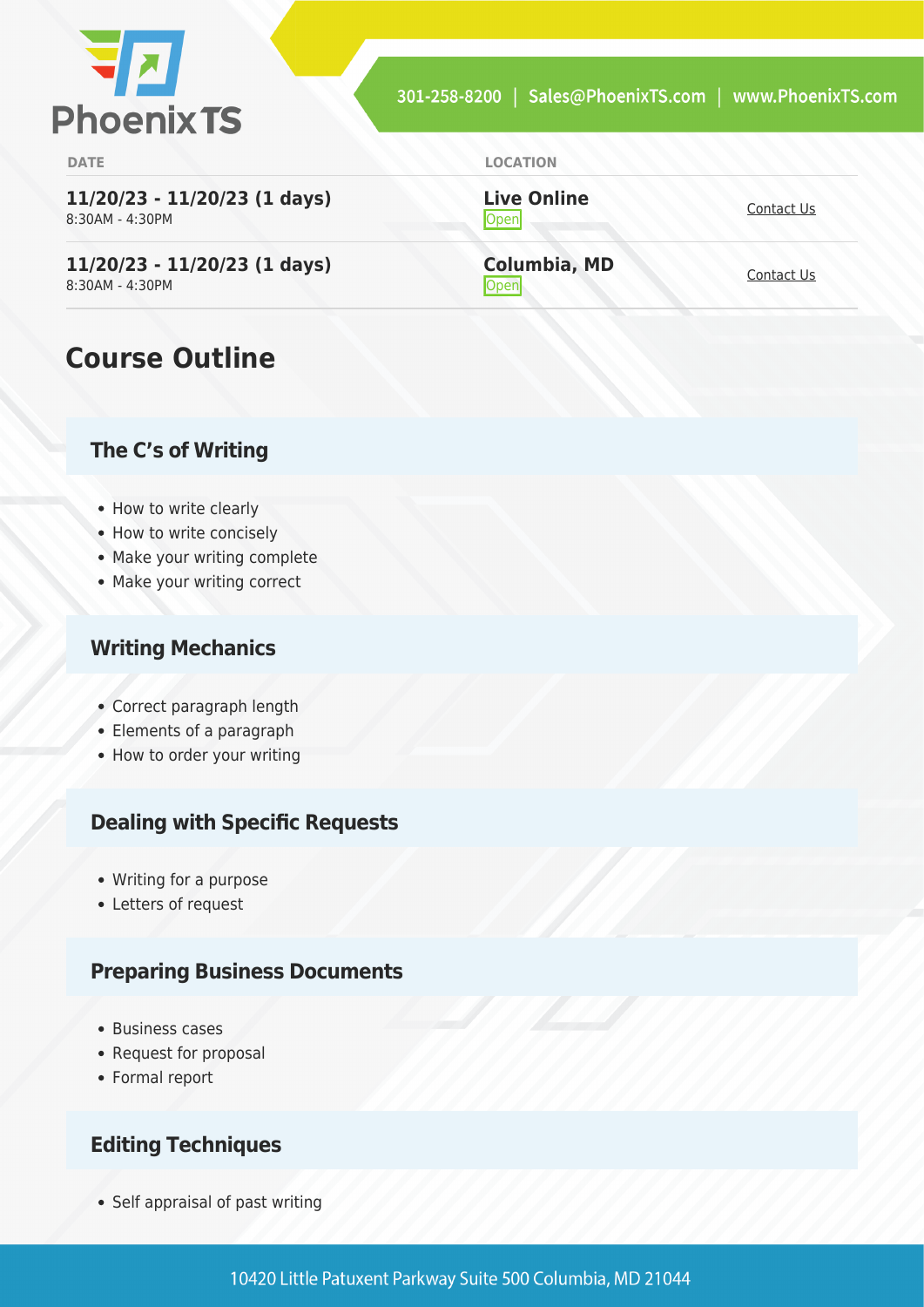

# **Fundamentals of Writing Training FAQs**

### **Who is Fundamentals of Writing for?**

Fundamentals of Writing training is ideal for any team member from individual contributors to C-Suite executives looking to improve their professional writing.

### **What are students saying about Fundamentals of Writing training?**

"Awesome instructor, well prepared!" – Student, May 2019

"[The instructor] was great! Very interactive and high energy."

– Student, June 2018

**Due to Covid-19 safety restrictions** PhoenixTS will temporarily be unable to provide food to our students who attend class at our Training Center; however, our Break Areas are **currently open** where students will find a constant supply of Coffee, Tea and Water. Students may bring their own lunch and snacks to eat in our breakrooms or at their seat in the classroom or eat out at one of the many nearby restaurants.



**ATTENTION** For GSA pricing or Contractor quotes call [240.667.7757](#page--1-0)